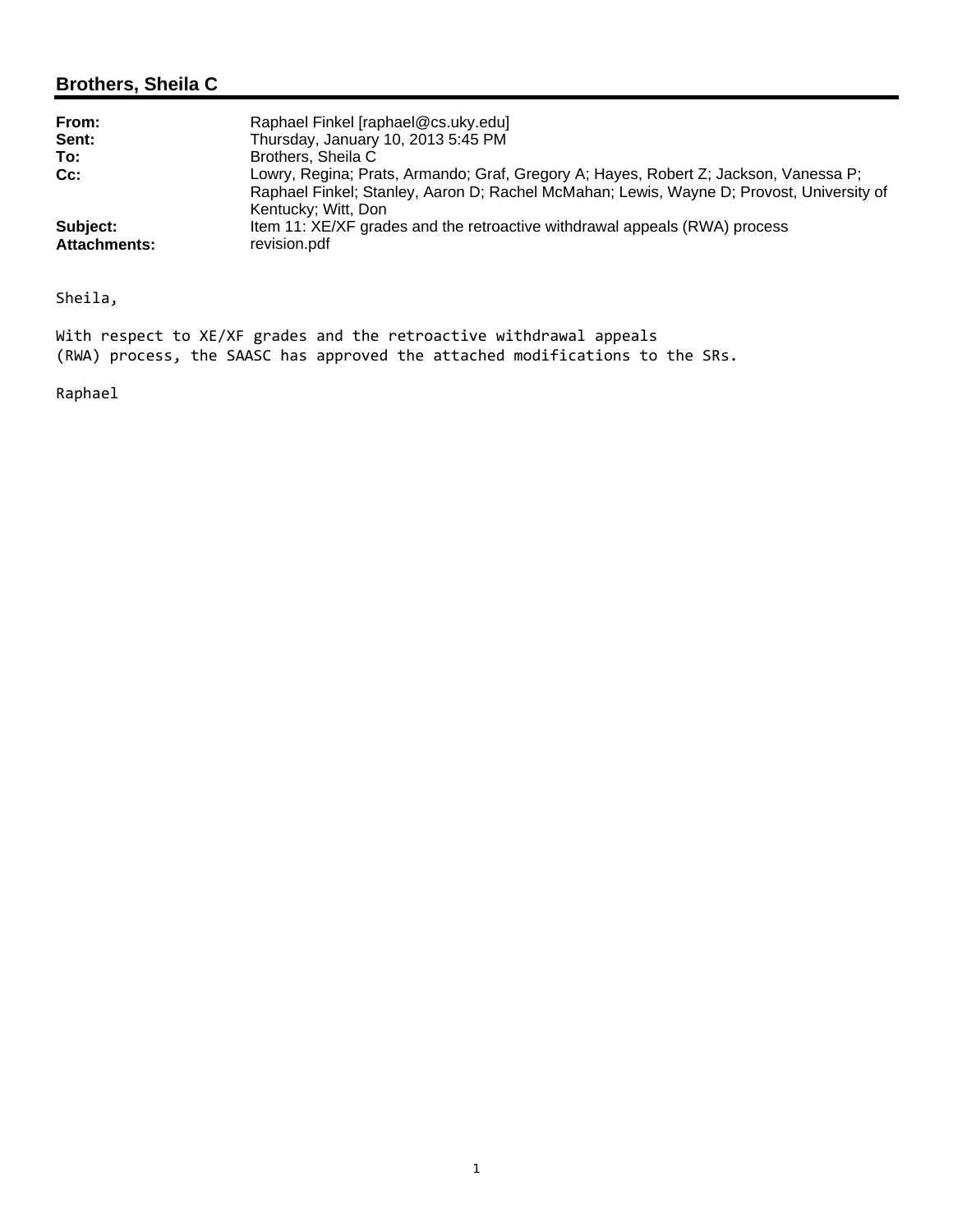# Revision to Senate Rules with respect to XE/XF grades Draft 3

December 13, 2012

# **1 Relevant sections in the Senate Rules**

Summary: After finding that a student has committed an academic offense, the instructor has a choice of penalties, but in any case must inform the registrar to put a hold on the student's enrollment in the course.

#### **1.1 SR 5.1.1 (General grading system)**

XE Represents failure in a course due to an academic offense. It is valued at zero (0) quality points and zero (0) credit hours. The repeat option may not be exercised for any course in which the grade of XE was received. A grade of XE normally may not be changed to a W by retroactive withdrawal, except upon appeal to the University Appeals Board as prescribed by University Senate Rules.

XF Represents failure in a course taken on a pass-fail basis due to an academic offense. It is valued at zero (0) quality points and zero (0) credit hours. The repeat option may not be exercised for any course in which the grade of XF was received. A grade of XF may not be changed to a W by retroactive withdrawal, except upon appeal to the University Appeals Board as prescribed by University Senate Rules.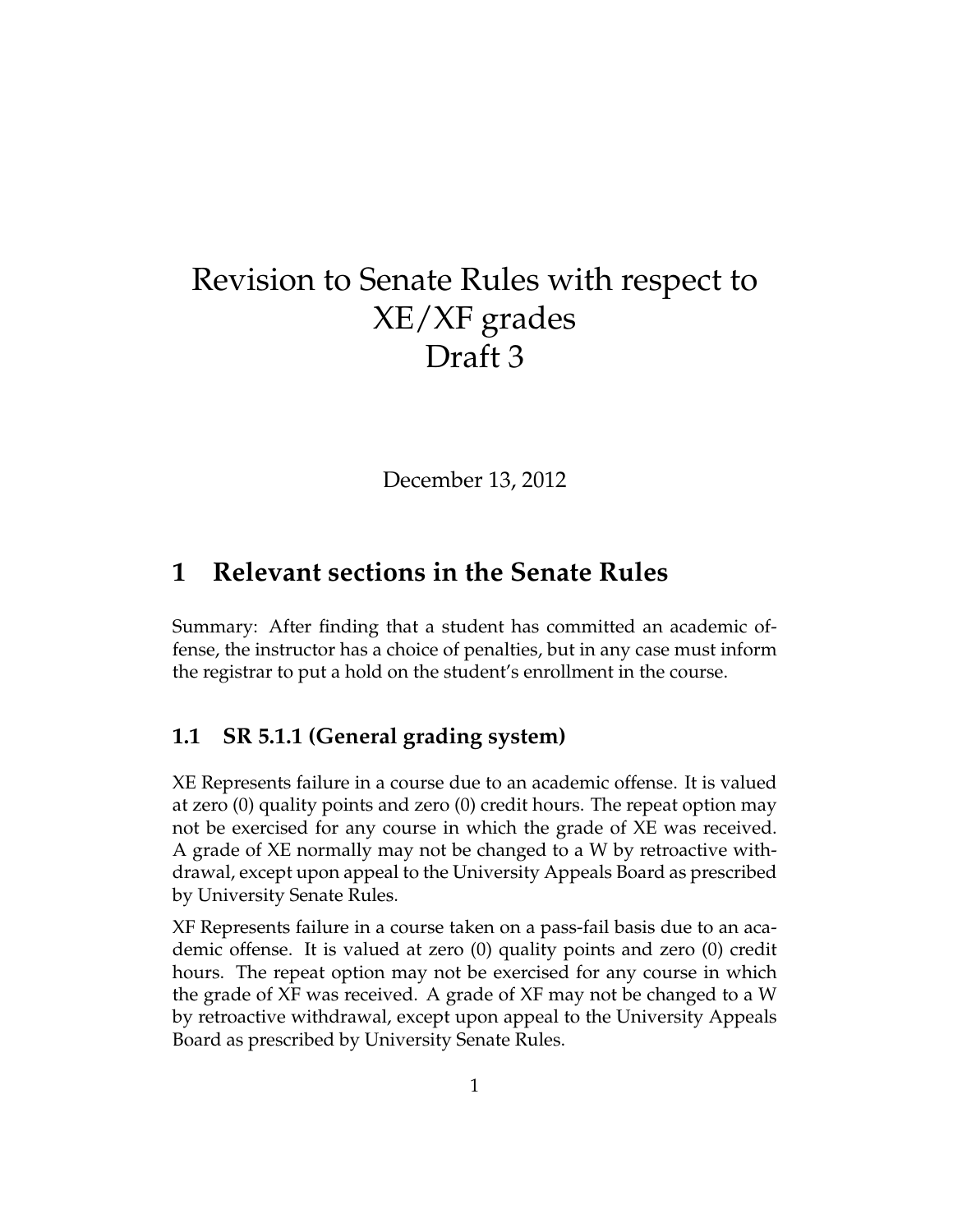#### **1.2 SR 6.4.3.A.2 (Finding of academic offense)**

[...] if the instructor finds the student committed an academic offense ... The chair shall also ask the Registrar to place a hold on the student's enrollment in the course. If the student has already dropped or withdrawn from the course, the Registrar shall reinstate the student.

#### **1.3 SR 6.4.3.A.3 (Penalties for academic offense)**

[...] if the student has previously received a letter of warning, the instructor must assign a grade of E or F for the course. If the offense is particularly egregious, and if the chair approves, the instructor may also forward the case to the responsible dean with a recommendation for a penalty of XE or XF or a more severe penalty, pursuant to paragraph 6.4.3.B.1.a. Otherwise, if there are no prior offenses or letters of warning in the student's record, the instructor must award a grade of zero for the assignment on which the offense occurred. The instructor may also choose to impose one of the following additional penalties after consulting with the chair:

(a) require the student to perform extra academic work (failure to complete the extra work should result in a grade of E or F for the course);

(b) reduce the final grade in the course by a specified number of levels;

(c) assign a grade of E or F, as appropriate, for the course;

(d) if the offense is particularly egregious, and if the chair approves, forward the case to the responsible dean with a recommendation for a penalty of a grade of XE or XF in the course or a more severe penalty, pursuant to paragraph 6.4.3.B.1.a.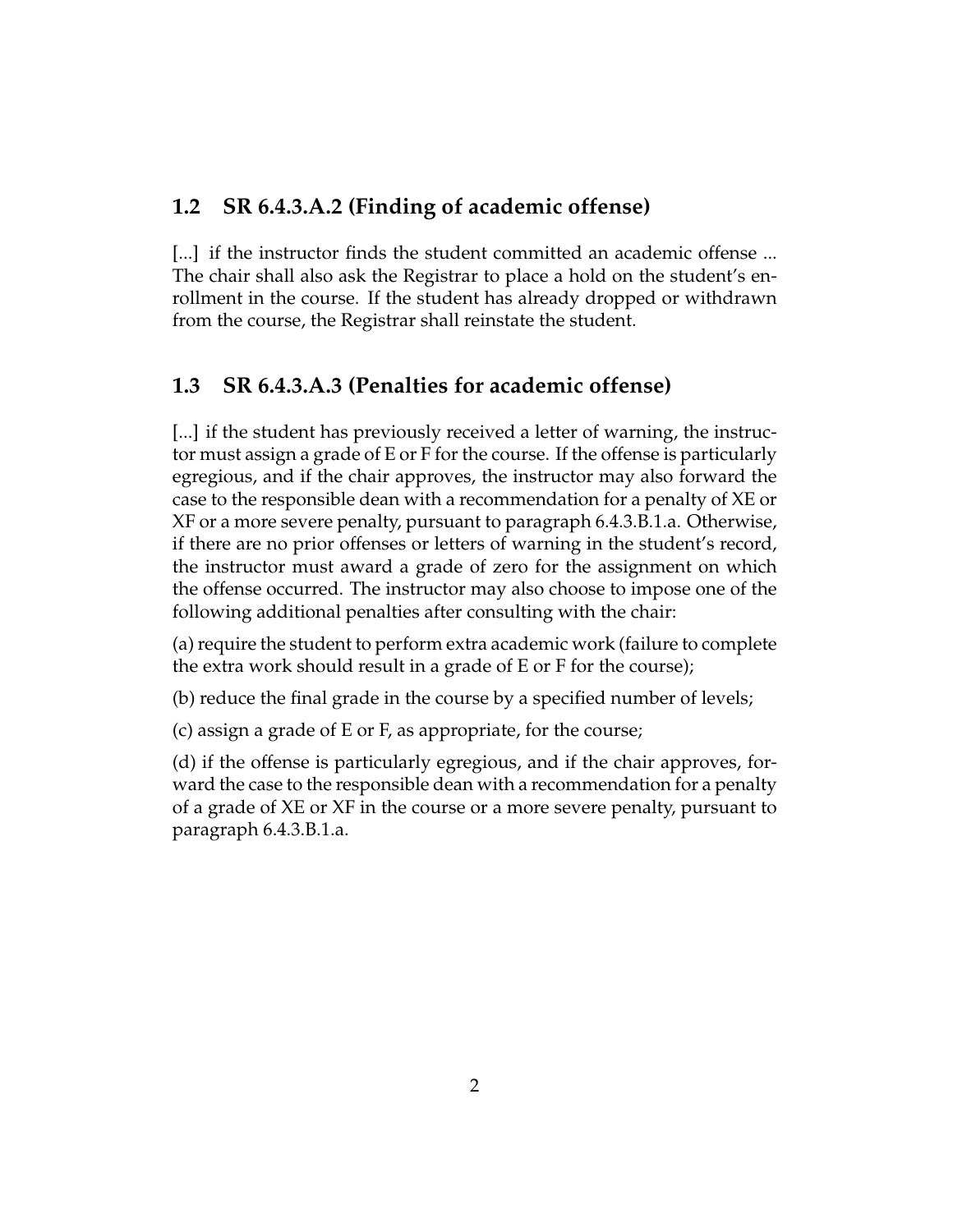# **2 Suggested modifications to Senate Rules**

The purpose of these modifications is to generalize the language referring to penalty grades so it applies to any penalty grade, including XE and XF, and to clarify when retroactive withdrawal may be granted.

### **2.1 SR 5.1.8.5.A (Retroactive Withdrawal)**

2. A grade of  $E_{\rm}$  or  $E_{\rm}$  are XF or any other penalty grade pursuant to SR 6.4.3.A.3 assigned as a result of an academic offense may be changed to a W only by a petition to the University Appeals Board and only after a retroactive withdrawal **is granted** for the semester in which the  $E$ **XE or XF or other penalty grade** was assigned is granted. In evaluating such petition, a petition of this sort, the student must demonstrate that the hardships enumerated in item (4) below also resulted in the academic offense in a manner that the students culpability is severely diminished as a result.

3. Requests for retroactive withdrawals shall be made ...

4. [ ... Student must provide evidence of injury, illness, personal or family problems, financial difficulties, or permanent disability ]

5. Retroactive withdrawal from a class in which an XE or XF has been imposed shall not be granted.

# **2.2 SR 6.4.0.C (Disposition of Cases of Academic Offenses, Definitions)**

"XE" and "XF" are grades indicating failure due to an academic offense, as defined in Rule 5.1.1. The grades shall be so recorded on a student's transcript distinct from any other grade of E or F and shall not be changed to a W by retroactive withdrawal, pursuant to Rule 5.1.8.5, or removed from a student's GPA calculation by the Repeat Option otherwise provided in Rule 5.3.1.1. except as provided under Rule 5.1.8.5.A.2, or removed from the student's GPA calculation by the Repeat Option provided in Rule 5.3.1.1.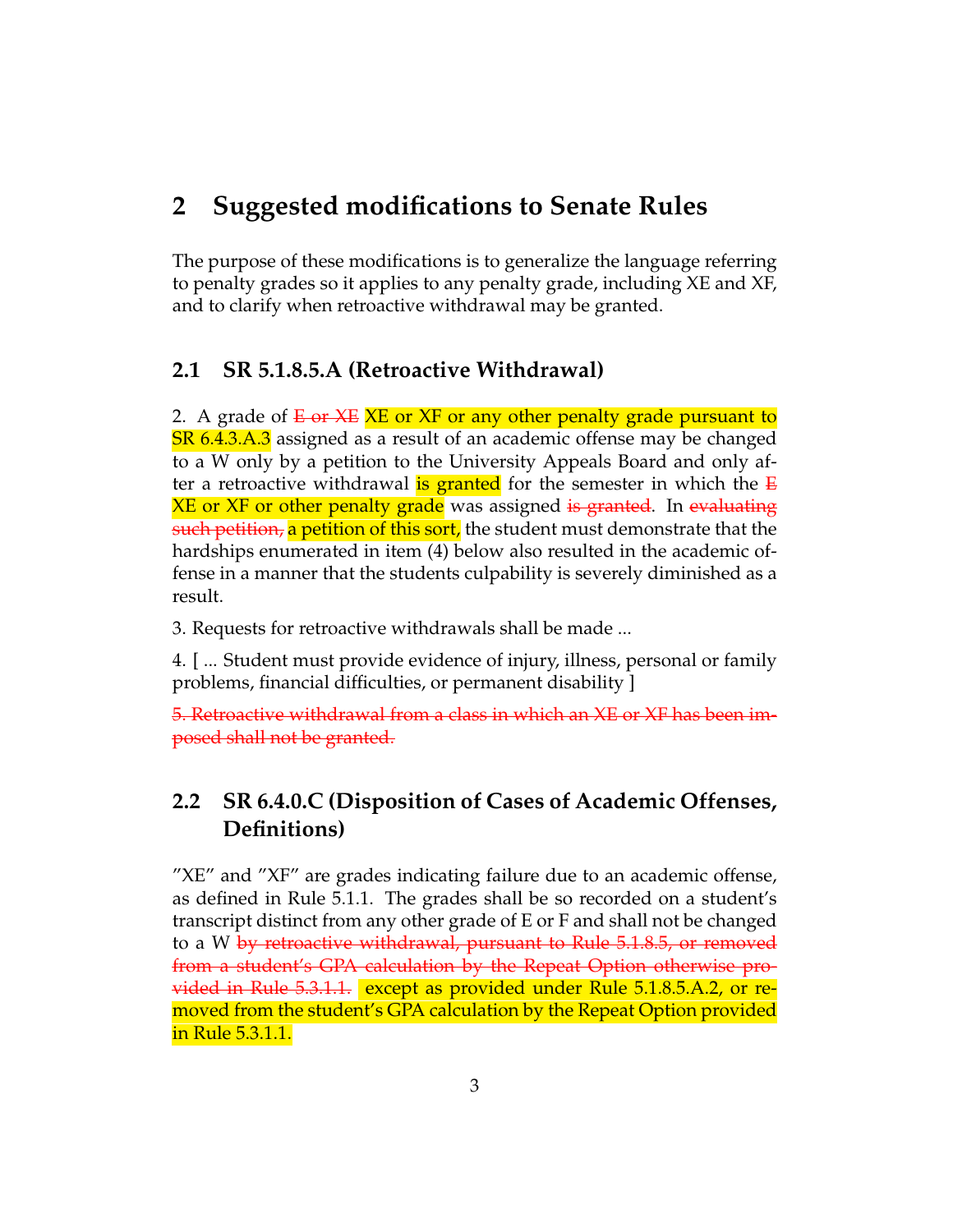Background....

#### **Contradiction in Senate Rules: XE/XF and Retroactive Withdrawals**

November 16, 2012: The SREC examined the situation of SR 5.1.8.5.A, subsection 2 vs. subsection 5. The SREC interpreted that the inclusion of "XE" in subsection 2 creates a contradiction with subsection 5. However, the available record is not clear on why "XE" is present in subsection 2, i.e., is this a typographical error or is there a presently indiscernible substantive intent to include include "XE" in subsection 2, and the error was in not also amending subsection 5 to be compatible with subsection 2. The SREC recommends that the matter to submitted to the Senate Admissions and Academic Standards Committee.

November 19, 2012: Grossman moved that the issues raised regarding Senate Rules 5.1.1, 5.1.8.5, and 6.4.C be sent to the Senate's Admissions and Academic Standards Committee (SAASC) for the SAASC to come up with a coherent policy and new language for the SR. Brion seconded. A vote was taken and the motion passed with none opposed.

Description of the matter by Ben Withers:

- 1. The text of 5.1.8.5.A.2 is inconsistent with SR 5.1.1. In the latter, both of the grades XE and XF are identified as being appealable. The addition of "XF" at the appropriate spot in the former would eliminate this issue.
- 2. The statement in 5.1.8.5.5 is unclear. As presently written, it states that a retroactive withdrawal cannot be given for a class for which an XE or XF has been recorded. That statement is not true, as per section A.2 and SR 5.1.1. The intention here seems to be that a course grade of an XE/XF can be converted to a W but only by the Appeals Board and only when a retroactive withdrawal for the entire semester is applied. The purpose of SR 5.1.8.5 seems to be the need to outline how the Dean of a college should handle a retroactive withdrawal (section 3). Section 5, then, was probably meant to state that deans cannot grant retroactive withdrawals for courses with the grades XE/XF and should be rewritten to make this clear.
- 3. It may make sense to move section A.2 of SR 5.1.8.5 to the end of this SR in order to make the connection with the inability of the Dean to change the grade, as described in section A.5.
- 4. SR 6.4.C is inconsistent with SR 5.1.8.5 and SR 5.1.1 because it does not recognize the ability of the Appeal Board to convert XE/XF grades under the conditions described above.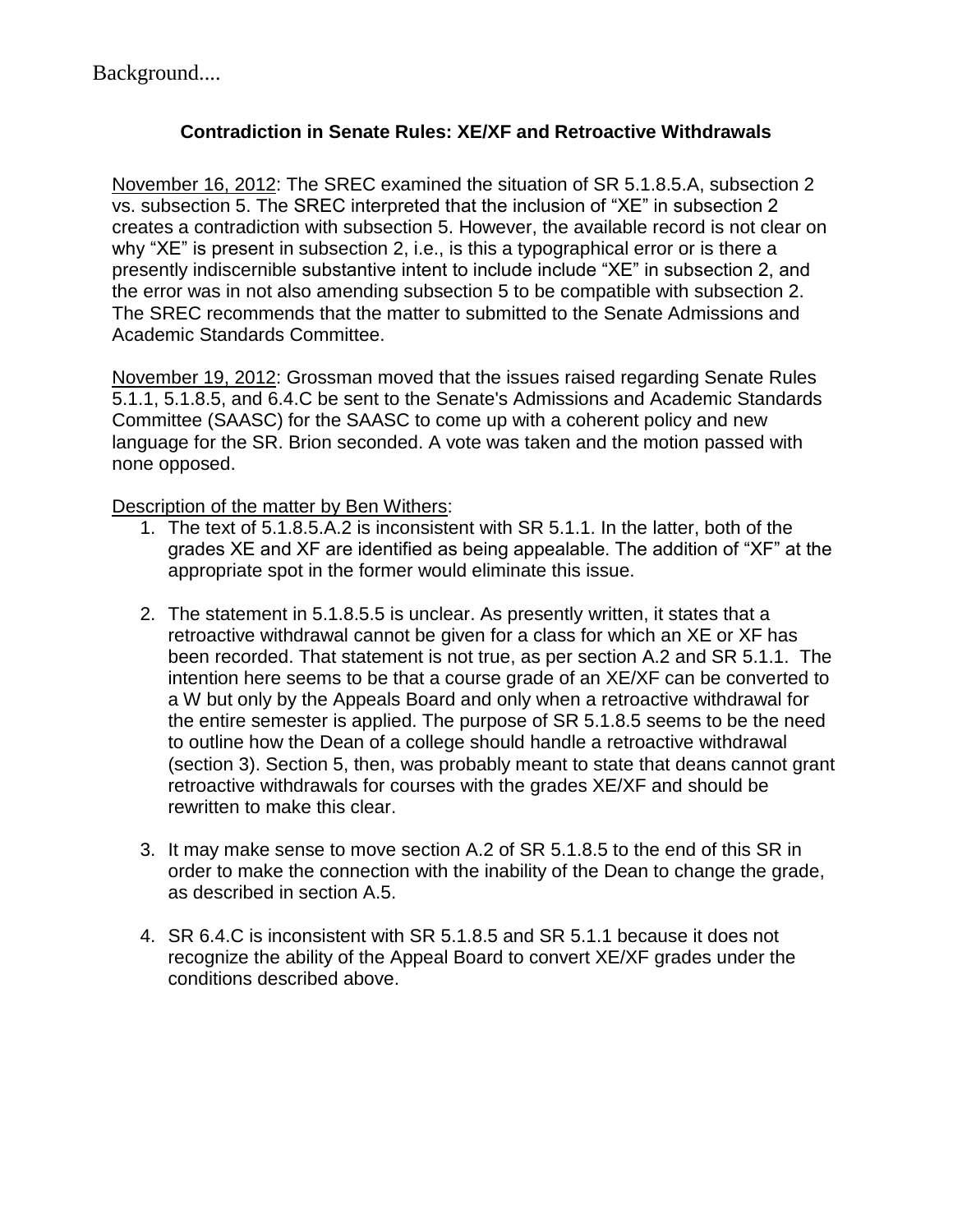#### **Portions of the Senate Rules, with Relevant Text Highlighted**

#### **5.1 GRADING SYSTEMS**

#### **5.1.1 GENERAL GRADING SYSTEM**

The grading system (except as provided in SR 5.1.2) based on which the results of work will be recorded in the Registrar's Office is as follows: [US: 3/18/96 and 4/8/96; US: 3/10/97; US 4/13/98]

- A Represents an exceptionally high achievement as a result of aptitude, effort and intellectual initiative. It is valued at four (4) quality points for each credit hour. [US: 9/10/01]
- B Represents a high achievement as a result of ability and effort. It is valued at three (3) quality points for each credit hour. [US: 9/10/01]
- C Represents satisfactory achievement for undergraduates; represents unsatisfactory achievement for graduate students and is the minimum passing grade for which credit is conferred. It is valued at two (2) quality points for each credit hour. [US: 9/10/01; US: 4/8/02]
- D Represents unsatisfactory achievement for undergraduates and is the minimum grade for which credit is conferred; the grade is not to be used for graduate students, It is valued at one (1) grade point for each credit hour. [US: 9/10/01; US: 4/8/02]
- E Represents unsatisfactory performance and failure in the course. It is valued at zero (0) quality points and zero (0) credit hours. [US: 9/10/01]
- P Represents a passing grade in a course taken on a Pass/fail basis. It may also be assigned by the University Appeals Board in cases involving a violation of student academic rights. Credit hours successfully completed under this grade will count towards graduation but will not be used in calculating grade point averages. [US: 9/20/93] (See Section V, 5.1.4 and Section VI, 6.5.1)
- F Represents failure in a course taken on a Pass/fail basis. It is valued at zero (0) quality points and zero (0) credit hours. [US: 9/20/93]
- AU Represents a completion of a course attended on an audit basis. It is valued at zero (0) quality points and zero (0) credit hours. [US: 9/20/93]
- CR CR (Credit) designator for AP or CLEP or bypass work to reflect that credit is granted for a course [US: 3/10/97]
- I Incomplete--See this Section, 5.1.3, *Explanation of Certain Grades*
- IP Represents satisfactory work in progress in courses carrying no academic credit. It is valued at zero (0) quality points and zero (0) credit hours. [US: 10/11/93]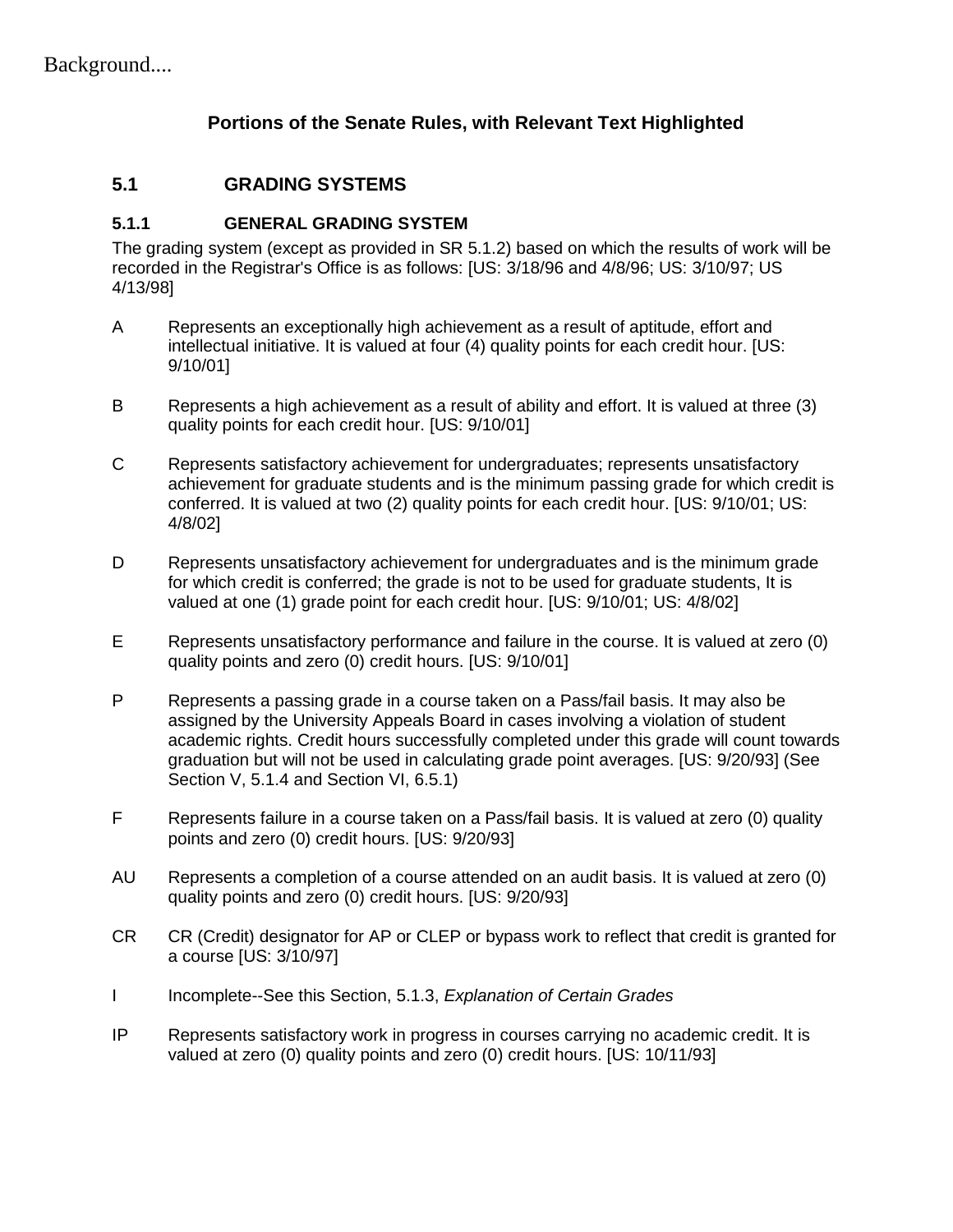#### Background....

- N Represents a temporary grade to be submitted for students who have been entered by the Registrar into official class rolls, but have never attended class and who have not officially withdrawn. The Registrar shall remove their names from the official class roll and the student's enrollment in the class shall not be recorded in the student's official academic record. (As a temporary mark, "N" carries no credit hours or quality points.) [US: 9/20/93]
- S Represents a final grade in courses carrying no academic credit or in courses used for residency credit or dissertation/thesis credit. It is valued at zero (0) quality points. [US: 10/11/93; US: 1/14/02; US 4/10/06]
- SI Represents an interim grade in credit-bearing seminars, independent work courses, or research courses if these courses extend beyond the normal limits of a semester or summer term. This grade signifies that both the quality and the quantity of the student's academic work were satisfactory during the applicable term. All SI grades must be replaced by a regular final letter grade prior to the Qualifying Examination or Final Examination for doctoral students or prior to graduation in all other cases (see Section 5.1.3.3). As a temporary mark, SI carries no credit hours or quality points. [US: 4/10/06; 5/3/10]
- UI Represents an interim grade in credit-bearing seminars , independent work courses, or research courses if these courses extend beyond the normal limits of a semester or summer term. This grade signifies that the quality of the student's academic work was unsatisfactory during the applicable term. All UI grades must be replaced by a regular final letter grade prior to the Qualifying Examination or Final Examination for doctoral students or prior to graduation in all other cases (see Section 5.1.3.3). As a temporary mark, SI carries no credit hours or quality points. [US: 5/3/10]
- UN Represents a final grade in courses carrying no academic credit, in graduate residence courses, or as an interim grade in specific types of courses listed in Section 5.1.3.4 for which a student has done unsatisfactory work or has failed to do a reasonable amount of work. It is valued at zero (0) quality points and zero (0) credit hours. [US: 1/14/02; US: 4/10/06]
- XE Represents failure in a course due to an academic offense. It is valued at zero (0) quality points and zero (0) credit hours. . The repeat option may not be exercised for any course in which the grade of XE was received. A grade of XE normally may not be changed to a W by retroactive withdrawal, except upon appeal to the University Appeals Board as prescribed by University Senate Rules.
- XF Represents failure in a course taken on a pass–fail basis due to an academic offense. It is valued at zero (0) quality points and zero (0) credit hours. The repeat option may not be exercised for any course in which the grade of XF was received. A grade of XF may not be changed to a W by retroactive withdrawal, except upon appeal to the University Appeals Board as prescribed by University Senate Rules.
- W Denotes withdrawal from class. It may also be assigned by the University Appeals Board in cases involving a violation of student academic rights. It is valued at zero (0) quality points and zero (0) credit hours. [US: 9/10/79; US: 10/11/93]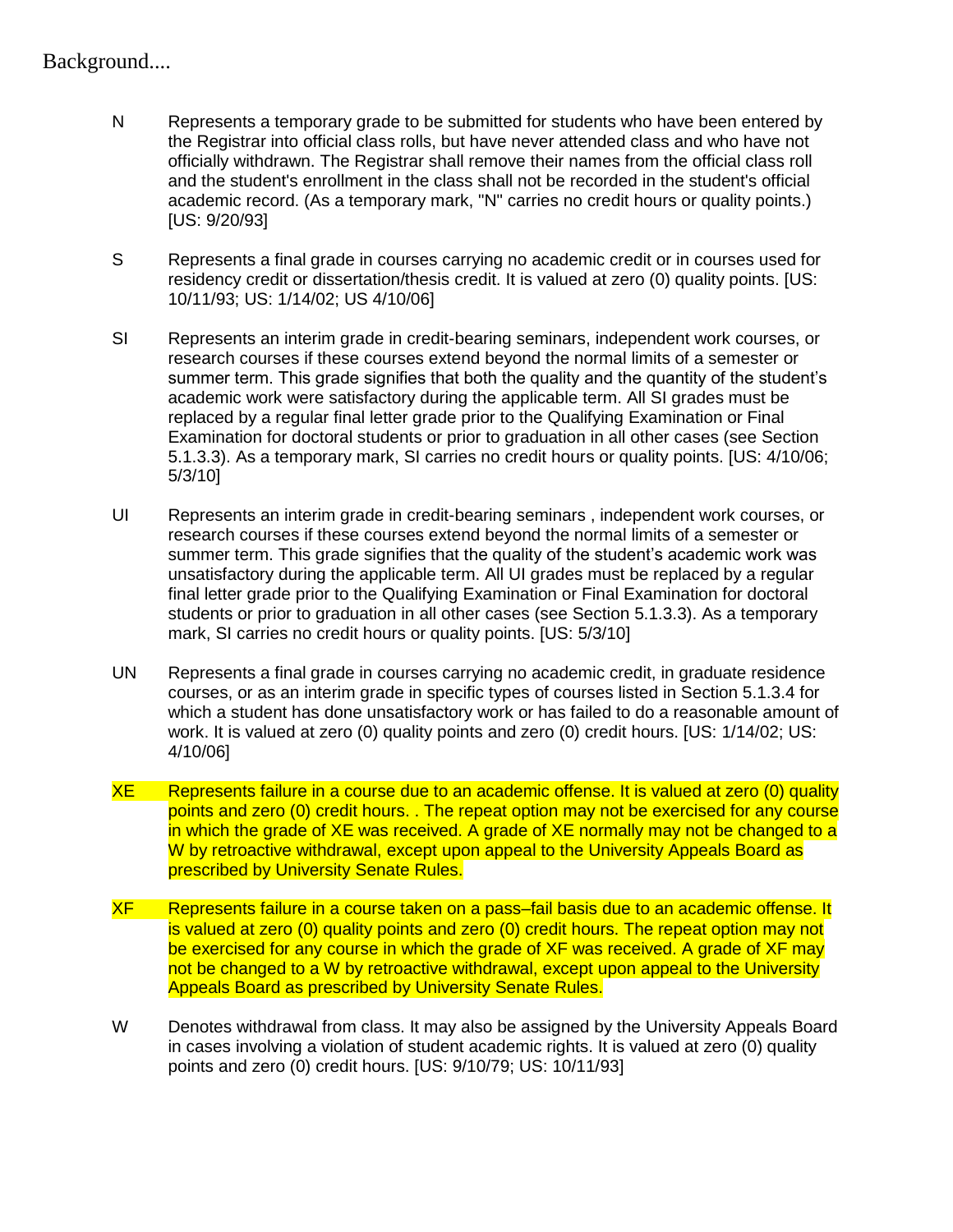Z Reenrollment recommended (development courses only). It has no value in computing grade point average. [US 4/10/00]

## **5.1.8.5 Retroactive Withdrawal**

Withdrawals initiated after the last day of classes for the semester are governed by this rule. [US: 12/8/97; US 4/12/99]

#### **A. Requirements**

**1.** Typically, a student may withdraw from a given semester only if the withdrawal is from all classes.

\* If a student submits a request to the Senate"s Retroactive Withdrawal Appeals Committee (SRWAC) for retroactive withdrawal from a single course, and that request is denied by the SRWAC, the student retains a standing to then submit a different request to the SRWAC for retroactive withdrawal from all classes. The act of submission of the second request does not constitute an improper "appeal" to the SRWAC of the SRWAC"s prior decision. [SREC: 6/8/06]

**2.** A grade of E or XE assigned as a result of an academic offence may be changed to a W only by a petition to the University Appeals Board and only after a retroactive withdrawal for the semester in which the E was assigned is granted. In evaluating such petition, the student must demonstrate that the hardships enumerated in item (4) below also resulted in the academic offense in a manner that the student's culpability is severely diminished as a result. [US: 4/10/2006]

**3.** Requests for retroactive withdrawals shall be made of the Dean of the college in which the student was enrolled at the time the classes were taken. The complete request shall be made before a student has graduated and not later than two calendar years from the last day of classes for the semester for which the withdrawal is requested. The fully complete request shall be submitted using the University Senate Retroactive Withdrawal Application, which includes a form on which an instructor can offer feedback, along with the documentation required by the University Senate as described on that form (http://www.uky.edu/Faculty/Senate/forms.htm ). [US: 4/9/07; 5/7/07]

\* "Two calendar years" means two consecutive periods of 365 days (or 366 if leap year) from the last day of classes for the semester for which the withdrawal is requested. [SREC: 5/19/09]

**4.** Retroactive withdrawals may be granted only when the student has demonstrated satisfactory evidence that the student has incurred:

- **(a)** a serious injury or illness;
- **(b)** serious personal or family problems;
- **(c)** serious financial difficulties; or
- **(d)** permanent disability verified by the Disability Resource Center and diagnosed after the semester for which the withdrawal is requested.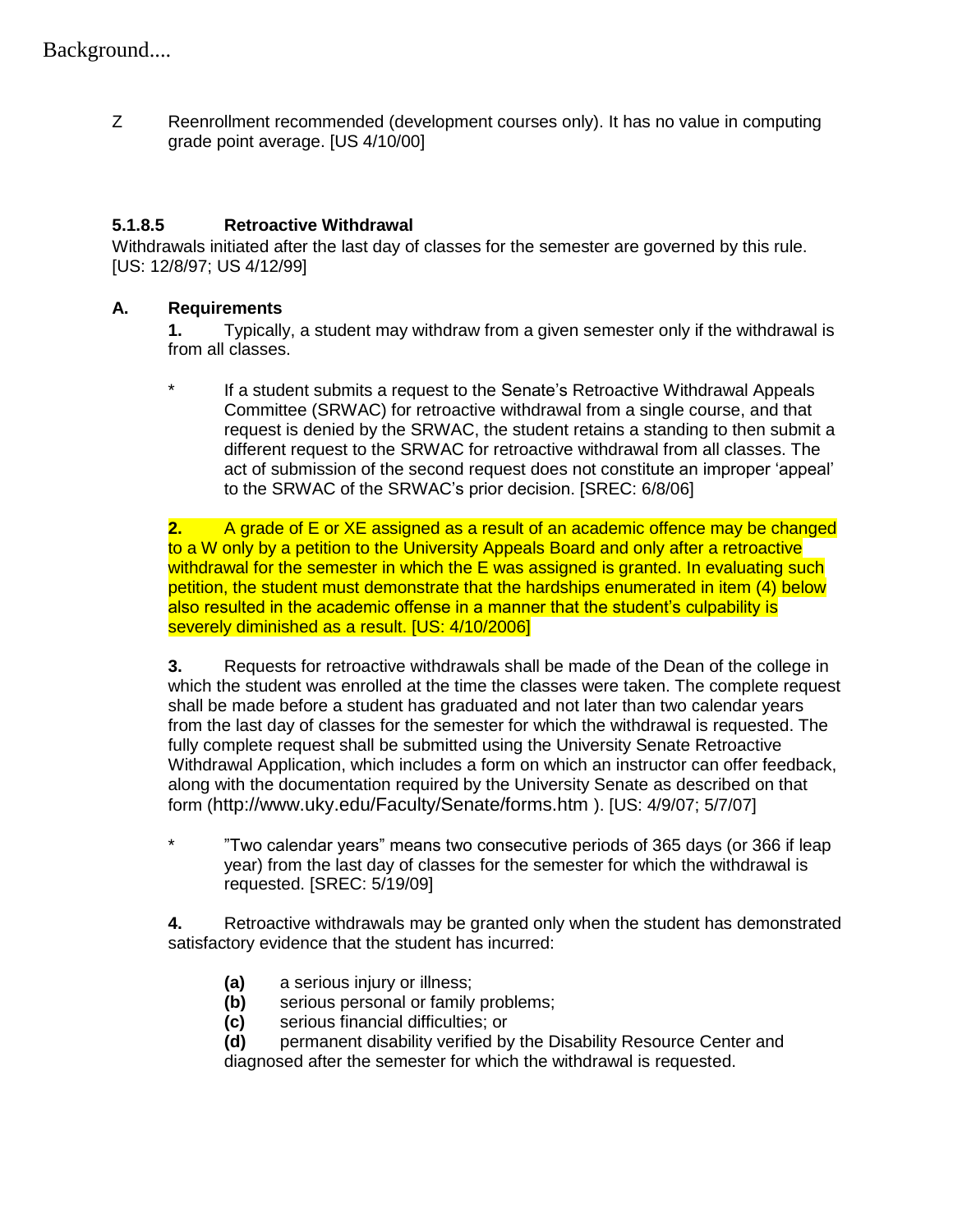**5.** Retroactive withdrawal from a class in which an XE or XF has been imposed shall not be granted.

#### **B. Procedure**

To the extent possible, the following procedures shall be uniform throughout the University:

**1.** The presence of a hold on a student"s record shall have no effect on the submission, receipt, transmission, or review of an appeal for a retroactive withdrawal. [US: 5/7/07]

**2.** The Dean shall recommend approval or disapproval of the request and shall forward the recommendation to the SRWAC, normally within 30 days of receipt of the petition and all supporting documentation. It is within the purview of the Dean to waive the requirement that a student must submit an Instructor Feedback Form(s) for reasons such as unavailability of the instructor or hardship on the student. If the Dean waives the submission of the Instructor Feedback Form(s), the justification must be included in the Dean"s letter recommending approval or disapproval of the retroactive withdrawal appeal. [US: 5/7/07; US 5/8/08]

**3.** The SRWAC shall rule on the request, normally 30 days from receipt of the petition and all supporting documentation from the Dean. The student shall have the right to appear in person before the Committee to present his or her request and shall have the right to be represented by an attorney or other designated individual.

**4.** The SRWAC shall forward all approved requests to the Office of University Registrar for implementation.

**5.** The SRWAC shall forward a copy of its decision - whether the request was approved or not - to the Dean of the student"s current college and to the Dean of the College in which the student was enrolled at the time of the retroactive withdrawal, if different from the current college. The Dean of the student"s current college shall notify the student and Instructors of Record of the SRWAC"s decision.

- \* There is no provision in the retroactive withdrawal process prescribed in the Senate Rules for a dean to block, overturn, or appeal a SRWAC decision. [SREC: 4/14/06]
- \* There is no 'cause of action' within the Senate Rules for appeal of the SRWAC"s decision to either an administrator or to another University committee, except if the student attempts to make a case that the SRWAC's actions had constituted a violation of the academic "rights" of the student. In such a case, the cognizant entity to receive and entertain such an appeal is the University Appeals Board (see SR 6.5.1.2). [SREC: 4/14/06]